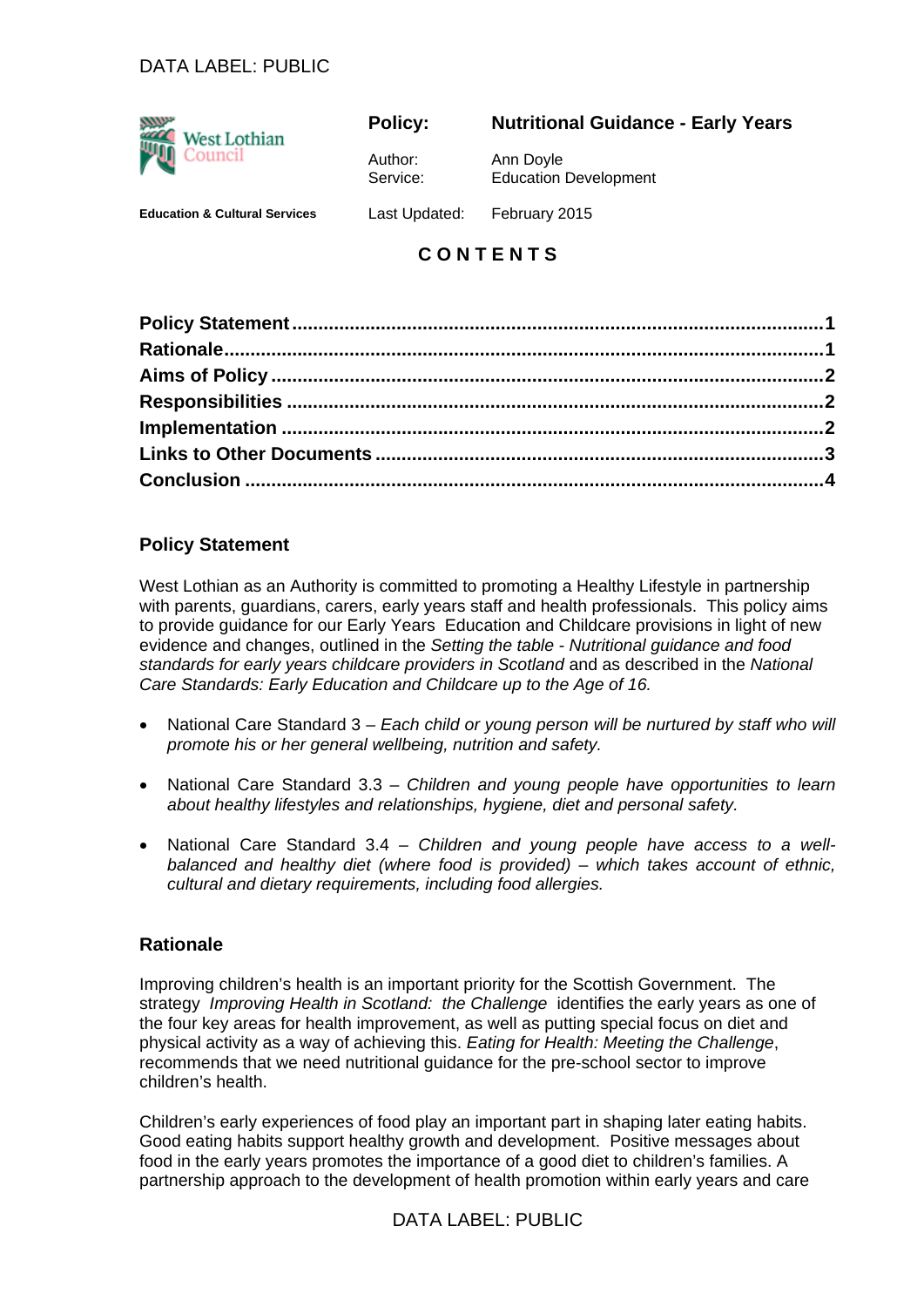# DATA LABEL: PUBLIC

settings is an effective way of achieving children's health through nutritional guidance. Being aware of a child's eating pattern and food intake and discussing solutions to any problems with parents and key professionals can be an important element within the GIRFEC approach.

# **Aims of Policy**

- To provide a coherent nutritional guidance programme for West Lothian children in the early years.
- To encourage establishments to plan a nutritional programme which is in line with the *Setting the table - Nutritional guidance and food standards for early years childcare providers in Scotland*.
- To promote the development of healthy eating habits through partnership with professionals, parents and other agencies.
- To promote the development of positive attitudes towards food and healthy eating through a range of carefully planned experiences.

# **Responsibilities**

Heads of all centres should actively promote healthy eating by ensuring that:

- Relevant training and development opportunities are provided. This should include basic food hygiene and knowledge of nutritional guidance in the early years.
- The needs of all children are met through appropriate food provision in line with the new regulations concerning food labelling and additives.
- Staff are aware of the 14 most common allergens
- Staff are informed and up to date of any food allergies and intolerances that children have.
- Parents and carers are consulted on food provision and healthy eating, seeking guidance if necessary from professionals.
- Oral health care is promoted and supported by appropriate services
- Monitoring and evaluation systems are in place.

#### **Implementation**

In delivering a programme for healthy eating, heads of centres should consider the following best practice suggestions:

- Snack and meal menus should be displayed in advance / shared with parents and carers.
- The weekly menu should provide children with a varied and healthy diet.
- All children should be offered appropriate foods: this will include children with special dietary requirements and allergies.
- Milk or water should be served with morning and afternoon snacks.
- All dairy products used in the nursery should be full fat.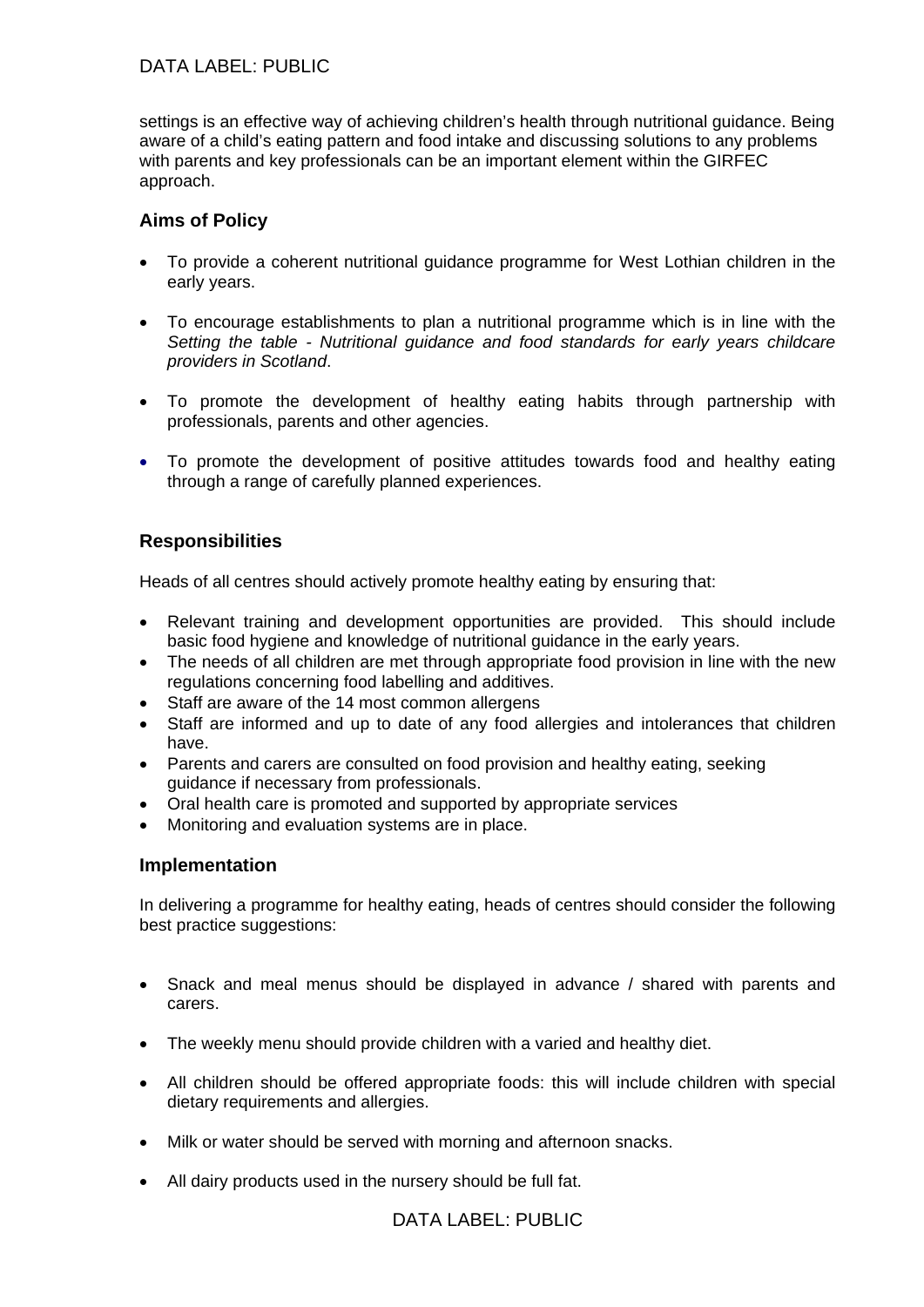- Children should be allowed to have second helpings of fruit or milk-based deserts if available.
- Parents and carers should be advised if their child is not eating well.
- Advice should be given to parents about suitable food to bring from home, including suitable party foods and healthy options for packed lunches.
- Parents and carers of children who are on special diets should be asked to provide as much written information as possible about appropriate foods. In some cases they may be asked to provide the food themselves. A record of any child with a special dietary requirement or allergy should be discretely displayed in the food preparation area to ensure that permanent and supply staff are aware of individual children's needs.
- Staff may sit with children while they eat to provide a good role model for healthy eating.
- Children should be encouraged to develop good eating skills and table manners. They should be given sufficient time to eat.
- Snack / meal times should be an opportunity for positive social interaction and for promoting social skills.
- A variety of healthy food options should be made available to children and new tastes actively encouraged (see menus in *Setting the table - Nutritional guidance and food standards for early years childcare providers in Scotland*. Food options should reflect cultural, religious and medical needs of children.
- A toothbrushing programme should become part of the nursery routine.
- A range of learning experiences across the curricular areas and resources should be used to promote healthy eating.

### **Links to Other Documents**

| <b>Curriculum for Excellence</b>                                                                                  | www.educationscotland.gov.uk/thecurriculum/whatisc<br>urriculumforexcellence/index.asp |
|-------------------------------------------------------------------------------------------------------------------|----------------------------------------------------------------------------------------|
| 'Getting it right for every child'<br>(GIRFEC)                                                                    | www.scotland.gov.uk/Topics/People/Young-<br>People/gettingitright                      |
| <b>National Care Standards</b>                                                                                    | http://www.nationalcarestandards.org/files/early-<br>education.pdf                     |
| Pre-Birth to Three: Positive outcomes<br>for Scotland's Children and Families                                     | www.educationscotland.gov.uk/Images/PreBirthToTh<br>reeBooklet tcm4-633448.pdf         |
| Setting the table - Nutritional guidance<br>and food standards for early years<br>childcare providers in Scotland | www.healthscotland.com/documents/21130.aspx                                            |